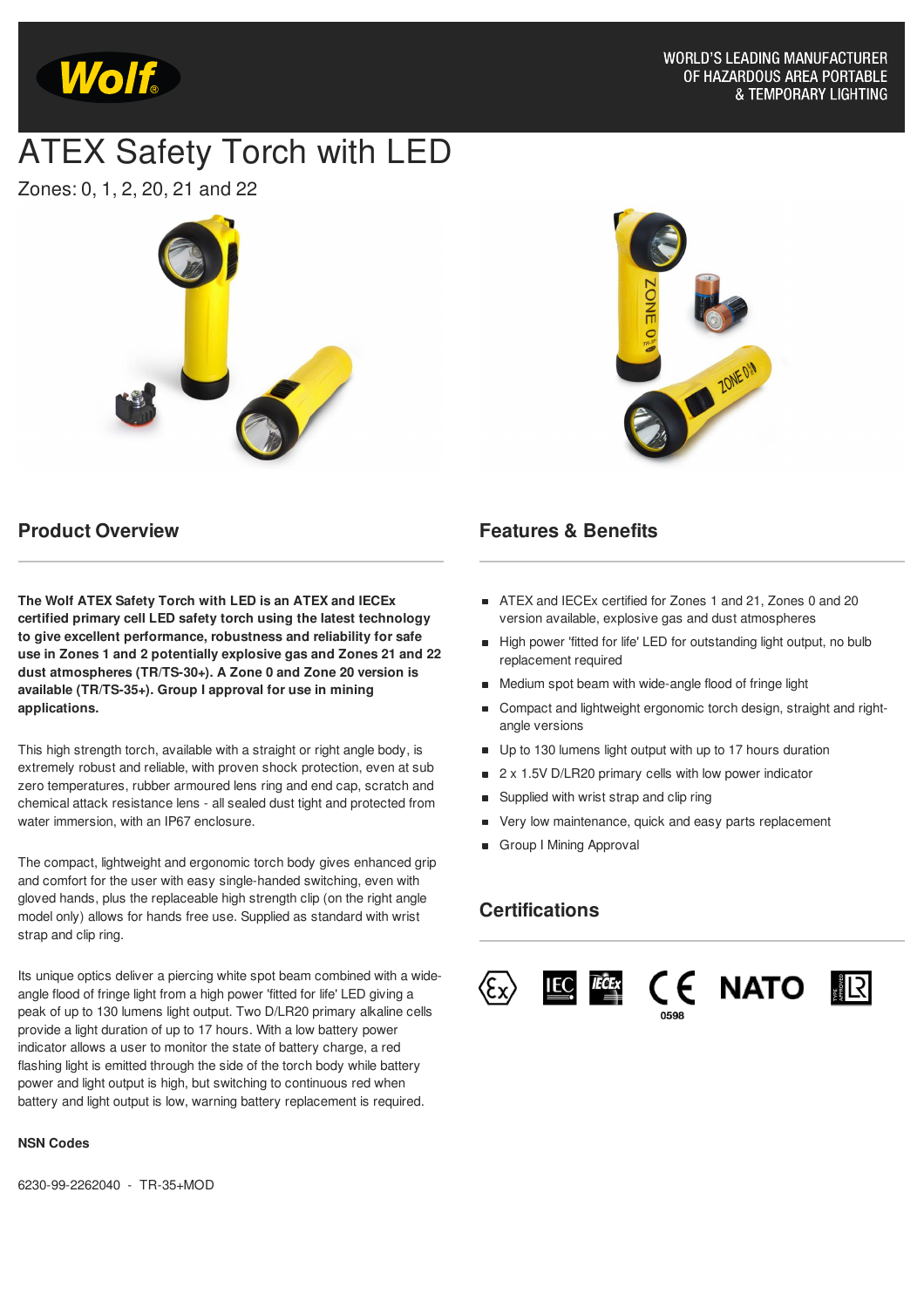## **Technical Specification**

| <b>Product Reference</b>                      |             | TR-30+                                                                                                       | $TS-30+$                                                                                                                        | $TR-35+$                                                                                                                          | $TS-35+$                                                                                                   |  |  |
|-----------------------------------------------|-------------|--------------------------------------------------------------------------------------------------------------|---------------------------------------------------------------------------------------------------------------------------------|-----------------------------------------------------------------------------------------------------------------------------------|------------------------------------------------------------------------------------------------------------|--|--|
| <b>Product</b><br><b>Description</b>          |             | Primary Cell LED Right Angle or Straight Safety Torch                                                        |                                                                                                                                 |                                                                                                                                   |                                                                                                            |  |  |
|                                               |             | <b>Right Angle</b><br>Zone 1 & 21                                                                            | Straight<br>Zone 1 & 21                                                                                                         | <b>Right Angle</b><br>Zone 0 & 20                                                                                                 | Straight<br>Zone 0 & 20                                                                                    |  |  |
| Code (ATEX &<br>IECEx)                        |             | I M2/II 2GD Ex ib op is I Mb/IIC T4<br>Gb $(-30 °C \le Ta \le 40/55 °C)$ Ex ib op<br>is IIIB T130°C Db       | I M2/II 2GD Ex ib op is I<br>Mb/IIC T4 Gb (-20 $\degree$ C $\le$<br>Ta $\leq 40/55^{\circ}$ C)<br>Ex ib op is IIIB T130°C<br>Db | I M1/II 1GD Ex ia op is I<br>Ma/IIC T4 Ga (-30 $^{\circ}$ C $\leq$<br>Ta $\leq 40/55^{\circ}$ C)<br>Ex ia op is IIIB T130°C<br>Da | I M1/II 1GD Ex ia I<br>Ma/IIC T4 Ga (-20°C<br>$\leq$ Ta $\leq$ 40/55 $^{\circ}$ C)<br>Ex ia IIIB T130°C Da |  |  |
| <b>Type of Protection</b>                     |             | 'ib' intrinsic safety                                                                                        |                                                                                                                                 | 'ia' intrinsic safety                                                                                                             |                                                                                                            |  |  |
| Area of<br><b>Classification</b><br>(Gas)     |             | Zones 1 & 2<br>Gas Groups IIA, IIB IIC                                                                       |                                                                                                                                 | Zones 0, 1 & 2<br>Gas Groups IIA, IIB IIC                                                                                         |                                                                                                            |  |  |
| Temperature<br><b>Classification</b><br>(Gas) |             | T <sub>4</sub>                                                                                               |                                                                                                                                 |                                                                                                                                   |                                                                                                            |  |  |
| Area of<br><b>Classification</b><br>(Dust)    |             | Zones 21 and 22<br>Dust Groups IIIA and IIIB                                                                 |                                                                                                                                 | Zones 20, 21 & 22<br>Dust Groups IIIA and IIIB                                                                                    |                                                                                                            |  |  |
| Max Surface Temp.<br>(Dust)                   |             | T130°C                                                                                                       |                                                                                                                                 |                                                                                                                                   |                                                                                                            |  |  |
| <b>Ambient</b><br>Temperature                 |             | -30° to +40 / 55° C                                                                                          | $-20\degree$ C to $+40/55\degree$ C                                                                                             | $-30^{\circ}$ to $+40/55^{\circ}$ C                                                                                               | -20 $^{\circ}$ to +40 / 55 $^{\circ}$ C                                                                    |  |  |
|                                               |             | Maximum ambient temperature is for use<br>only with certain specified cells,<br>as per product instructions. |                                                                                                                                 |                                                                                                                                   |                                                                                                            |  |  |
| <b>Certificate</b>                            |             | ATEX Baseefa 07ATEX0091X / IECEx BAS 06.0089X                                                                |                                                                                                                                 |                                                                                                                                   |                                                                                                            |  |  |
| <b>Enclosure</b>                              |             | Impact Resistant Thermoplastic, Chemical Resistant,<br><b>Static Dissipative</b>                             |                                                                                                                                 |                                                                                                                                   |                                                                                                            |  |  |
| Lens                                          |             | Toughened Glass 4mm                                                                                          |                                                                                                                                 |                                                                                                                                   |                                                                                                            |  |  |
| <b>Beam Type</b>                              |             | Medium Spot with Wide-Angle Flood of Fringe Light                                                            |                                                                                                                                 |                                                                                                                                   |                                                                                                            |  |  |
| Light<br>Source:                              | Part<br>No. | <b>TP-300</b>                                                                                                |                                                                                                                                 |                                                                                                                                   |                                                                                                            |  |  |
|                                               | Power       | Torch LED Module                                                                                             |                                                                                                                                 |                                                                                                                                   |                                                                                                            |  |  |
|                                               | Output      | Up to 130 lm                                                                                                 |                                                                                                                                 |                                                                                                                                   |                                                                                                            |  |  |
|                                               | Life        | 25,000hrs+ (Fitted for Life)                                                                                 |                                                                                                                                 |                                                                                                                                   |                                                                                                            |  |  |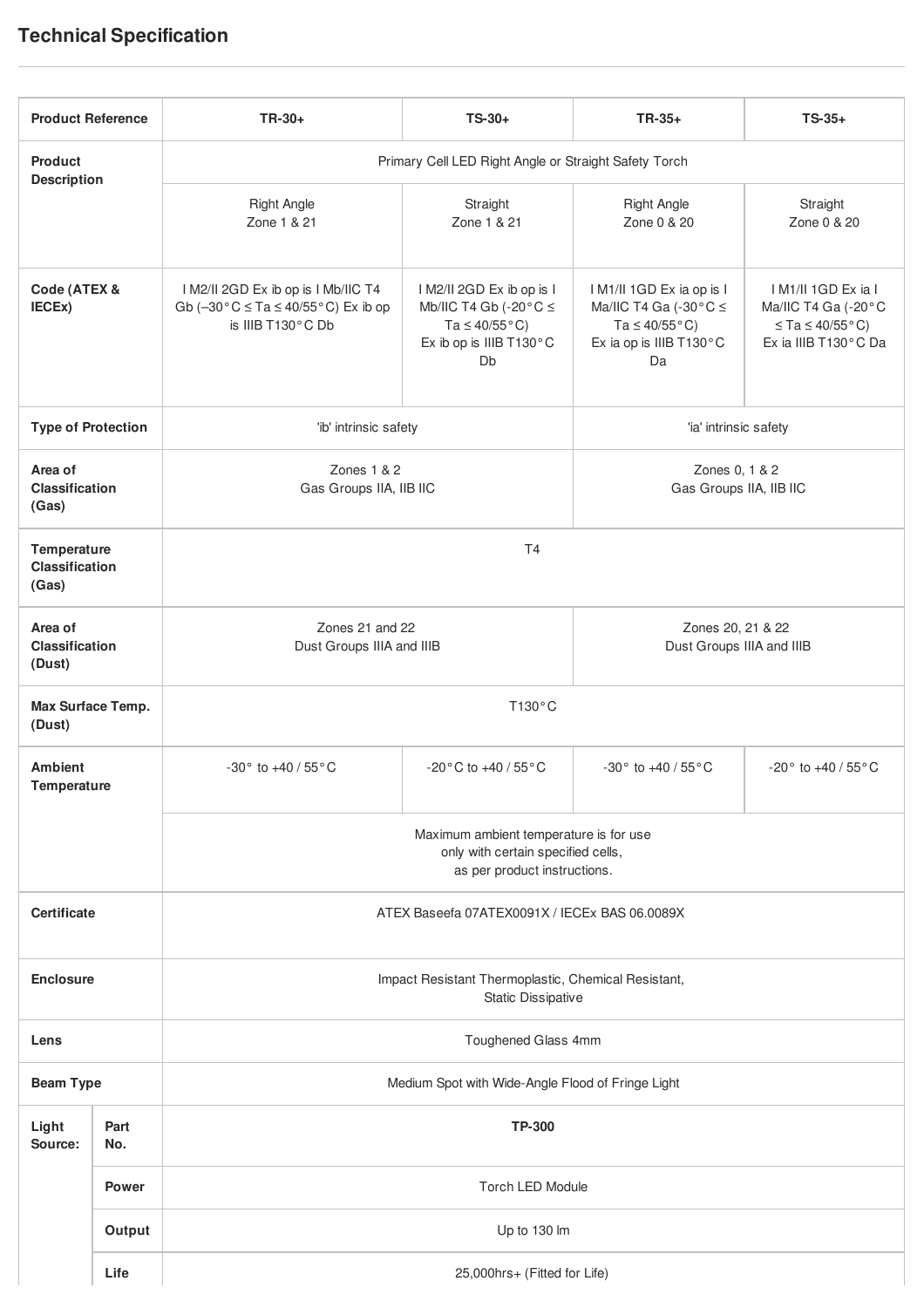| <b>Power</b><br>Part<br>No.<br>Source: |              | 2 x H-20 (2 x LR-20 Cell suitable for 55° Maximum Ambient Temperature)<br>(Batteries not supplied with torch) |         |         |         |  |  |
|----------------------------------------|--------------|---------------------------------------------------------------------------------------------------------------|---------|---------|---------|--|--|
| <b>Type</b>                            |              | LR20 Primary Cells to IEC60086                                                                                |         |         |         |  |  |
|                                        | <b>Power</b> | $2 \times 1.5v$                                                                                               |         |         |         |  |  |
| <b>Low Battery</b><br><b>Indicator</b> |              | Yes                                                                                                           |         |         |         |  |  |
| <b>Light Duration</b>                  |              | Up to 14 hours to low power indicator<br>Up to 17 hours total                                                 |         |         |         |  |  |
| <b>Ingress Protection</b>              |              | IP <sub>67</sub>                                                                                              |         |         |         |  |  |
| Weight (inc. cells)                    |              | 0.500kg                                                                                                       | 0.475kg | 0.500kg | 0.475kg |  |  |

- The maximum ambient temperature is for use only with certain specified cells, as per product instructions.  $\blacksquare$
- All information has been gathered under laboratory conditions, the user must regard the values given as approximate.  $\blacksquare$
- Changes may be made to the above specification without notification, details are available on request. $\blacksquare$

### **Product Dimensions Light Output**



130 lumens Medium Spot Beam (approx 5°) with Wide- Angle Flood of Fringe Light (approx. 100°)

Peak luminous intensity at 1m **11,300lux**, 5m, **405lux**